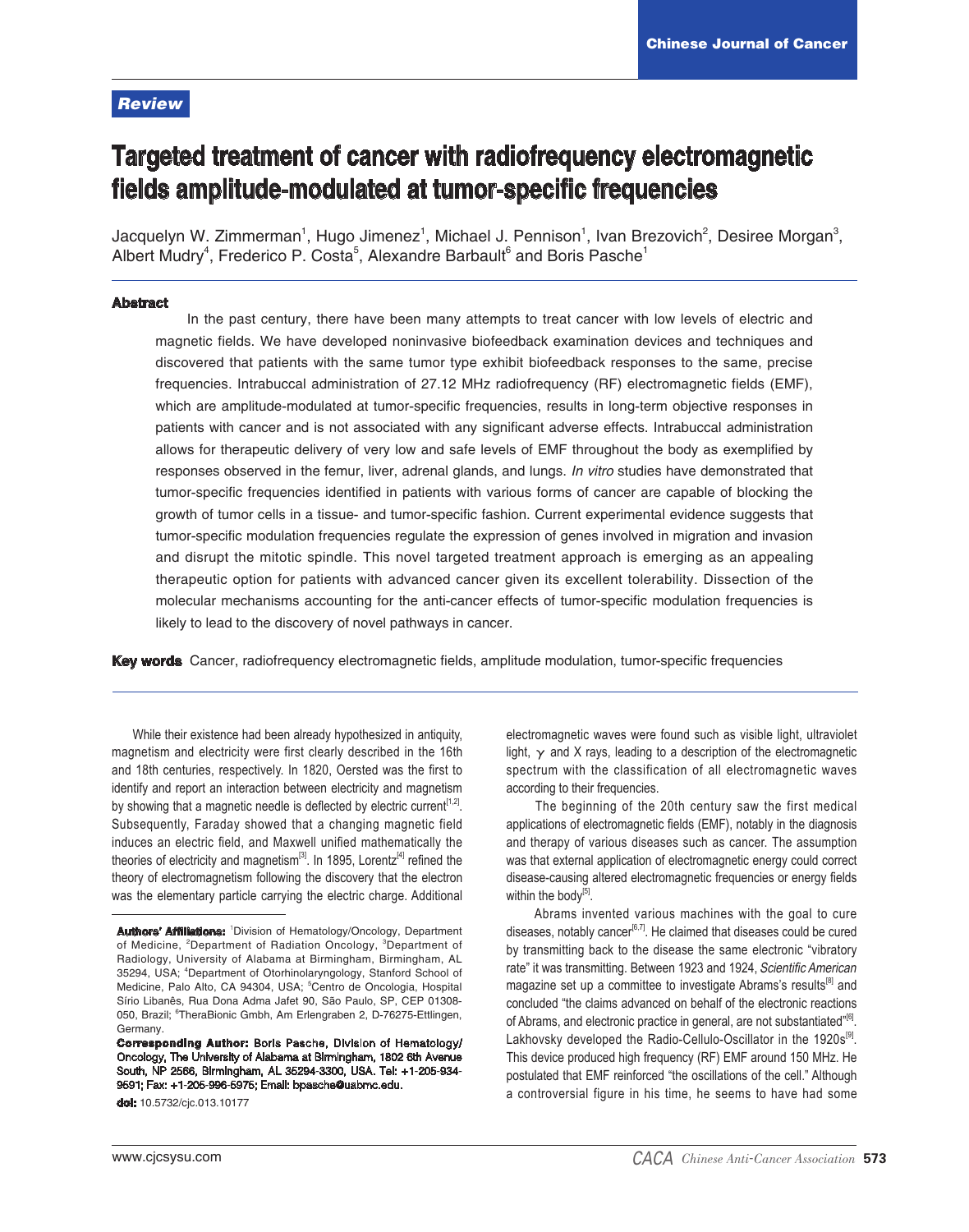success with his treatments<sup>[10]</sup>.

 Rife hypothesized that a number of bacilli were causal factors in many diseases, especially cancer. In the mid 1930s, he developed a microscope<sup>[11]</sup> able to see these bacilli and invented the Rife Frequency Generator, commonly called Rife Ray Machine, which he claimed could diagnose and eliminate diseases like cancer by tuning into electrical impulses given off by diseased tissue. The American Medical Association condemned Rife's experiments.

 Until recently, virtually all medical devices aimed at treating cancer using low levels of electric and/or magnetic fields were considered quackery because of lack of scientific proof [12].

# Diagnostic and Therapeutic Uses of Electromagnetic Fields

 High-energy ionizing radiation is frequently used in medicine for both the diagnosis [computed tomography (CT) and X-ray radiograply] and treatment (radiotherapy) of disease. The use of lowintensity RF EMF in medicine is much less common (Figure 1). While uncertainties regarding efficacy remain, there is increasing evidence that some forms of RF EMF exposure may be beneficial for the diagnosis and treatment of disease (Table 1).

 Magnetoencephalography (MEG) is a noninvasive modality used to differentiate among neoplastic tissue types in the brain, with the potential to be used in combination with CT or magnetic resonance imaging (MRI)<sup>[13]</sup>. A modality called TRIMprob has shown promising sensitivity and specificity in the diagnosis of prostate and rectal cancers by exploiting differences in tissue resonance between neoplastic and normal tissues<sup>[14]</sup>. Thus, optimization of RF EMF diagnostic modalities to complement current screening methods may lead to improved diagnostic accuracy.

 EMF has also been used as a therapeutic modality (Table 1). Pulsed EMF have shown efficacy on osteoarthritis<sup>[15]</sup>. Alternating electric fields have been used to induce fracture healing, with suggested efficacy similar to that of bone graft<sup> $[16]$ </sup>. The proposed action of pulsed EMF is through the induction of directed migration and differentiation of bone marrow-derived mesenchymal stem  $\text{cells}^{[17]}$ . Currently, RF EMF is used as a therapeutic option in cases ranging from tibial stress fractures to spinal cord injury.

 Radiofrequency ablation (RFA) is a therapeutic option commonly used to treat malignancies including breast cancer, colorectal cancer, and hepatocellular carcinoma (HCC), and especially surgically unresectable metastases<sup>[18]</sup>. RFA is administered with medical devices operating between 460 and 550 kHz and delivering therapeutic energy to soft tissues<sup>[19]</sup>. This modality destroys tumor tissue through heat-induced necrosis by raising their temperature to approximately 100℃ for approximately 15 min<sup>[18]</sup>.

 Laboratory and clinical evidence suggests that certain frequencies within the RF EMF range of the spectrum may have antitumor effects without causing hyperthermia in patients with breast cancer, HCC, ovarian cancer, thyroid cancer, or glioblastoma multiforme<sup>[20-22]</sup>. The NovoTTF-100A technology applies alternating electric fields by means of electrodes placed on the skin overlying tumor-harboring body parts. This was the first EMF device of its kind approved by the Food and Drug Administration (FDA) of the United States based on the results of a phase III trial for treating recurrent glioblastoma showing efficacy similar to the standard-of-care chemotherapy regimen but with fewer adverse effects $[23]$ .

Pulsed electric fields have been developed for localized treatment of tumors. This approach is based on the use of short electric pulses inducing either irreversible or reversible changes in cell membrane permeabilization. Irreversible changes lead to cell death, and



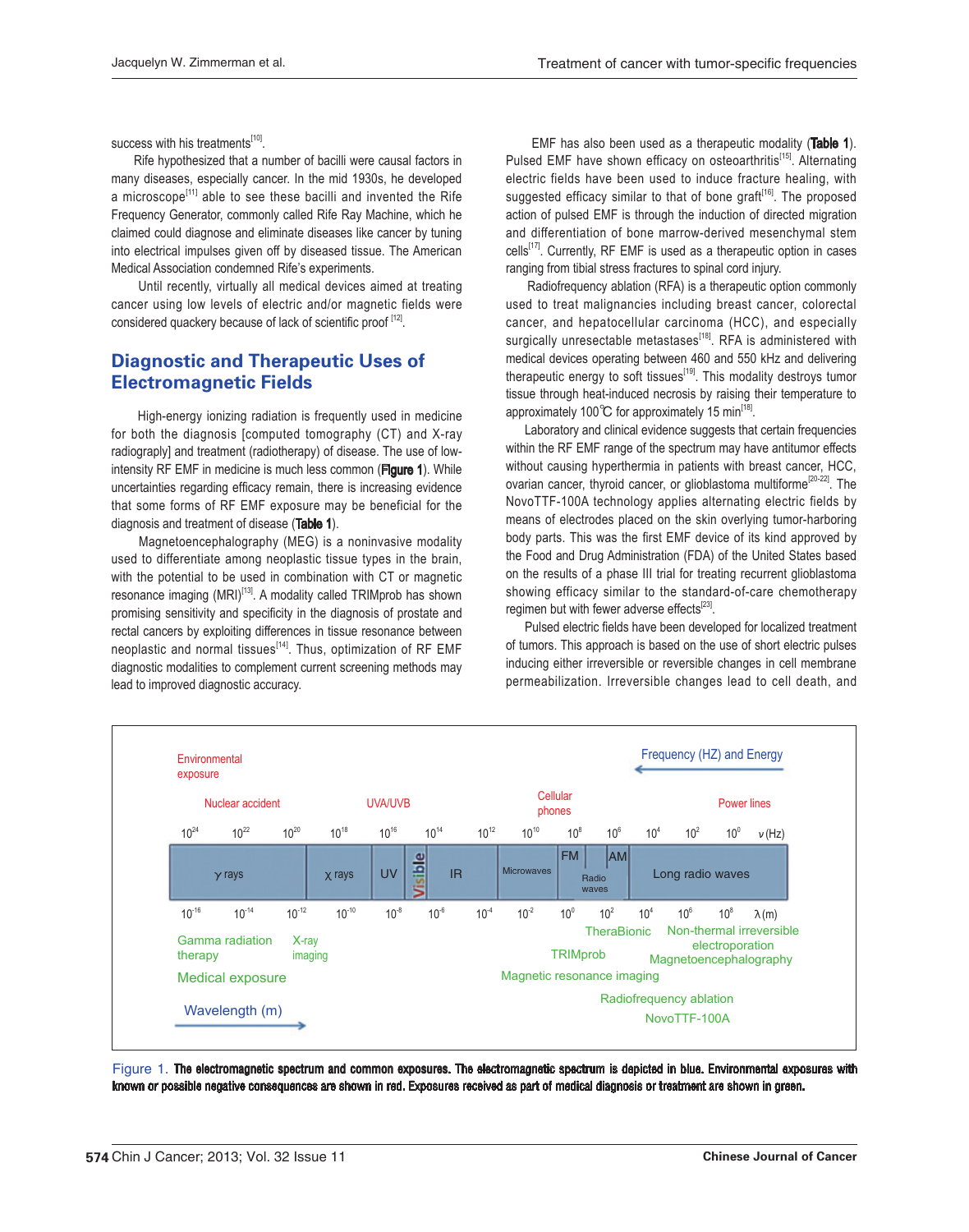| Application         | Study                           | Modality                                                  | Results                                                                                                                                                                 |
|---------------------|---------------------------------|-----------------------------------------------------------|-------------------------------------------------------------------------------------------------------------------------------------------------------------------------|
| <b>Diagnostics</b>  | Pearlman et al. <sup>[13]</sup> | Magnetoencephalography                                    | Non-invasive modality for differentiating among neoplastic brain<br>tissues, designed to be used in combination with CT and/or MRI                                      |
|                     | Vannelli et al. <sup>[14]</sup> | <b>TRIMprob</b>                                           | Exploited tissue resonance differences between neoplastic and normal<br>tissue, used in the diagnosis of prostate and rectal cancers                                    |
|                     | Barbault et al. <sup>[20]</sup> | <b>TheraBionic</b>                                        | Identified a tumor-specific frequency signature in patients diagnosed<br>with cancer                                                                                    |
| <b>Therapeutics</b> | Aaron et al. <sup>[16]</sup>    | Electric fields and EMF to<br>facilitate fracture healing | Suggested that EMF has efficacy similar to a graft in the treatment of<br>nonunion fractures and spinal fusions                                                         |
|                     | Pasche et al. <sup>[28]</sup>   | LEET to treat physiologic<br>insomnia                     | Demonstrated decreased sleep latency and increased sleep duration in<br>patients treated with LEET in a double-blind cross-over study                                   |
|                     | Stupp et al. <sup>[23]</sup>    | NovoTTF-100A                                              | Delivery of electric fields rather than chemotherapy in patients with<br>recurrent glioblastoma multiforme demonstrated efficacy comparable<br>to chemotherapy regimens |
|                     | Costa et al. <sup>[21]</sup>    | TheraBionic                                               | Amplitude-modulated RF EMF demonstrated safety and antitumor<br>effects in patients with unresectable hepatocellular carcinoma                                          |

#### Table 1. Summary of clinical studies evaluating the efficacy of electromagnetic fields (EMF) as diagnostic or therapeutic modalities

reversible changes allow for markedly increased chemotherapy penetration<sup>[24]</sup>. The addition of therapeutic modalities based on RF EMF with minimal adverse effects is an exciting prospect for patients with cancer.

 One fnal consideration with RF EMF-based therapies is possible synergy with frequently used chemotherapies. RF EMF in combination with bevacizumab and cyclophosphamide demonstrated no increase in adverse effects clinically, and similar findings were reported in vitro when EMF was used in combination with paclitaxel or cisplatin<sup>[20,22]</sup>. These fndings suggest that patients may not experience additional adverse effects from undergoing both chemotherapy and RF EMF therapy; moreover, simultaneous treatment with both modalities may have a synergistic effect.

# Rationale for the Therapeutic Use of Amplitude-modulated Radiofrequency Electromagnetic Fields for the Systemic Treatment of Cancer

 We have previously identifed several frequencies in patients with chronic insomnia using biofeedback methods. We demonstrated that the intrabuccal administration of very low and safe levels of 27.12 MHz RF EMF, amplitude-modulated at 42.7 Hz, has a sleep-inducing effect in healthy subjects<sup>[25,26]</sup>. However, administration of the same signal to patients with insomnia did not yield any therapeutic benefts. In contrast, administration of a combination of the four frequencies most commonly identifed in patients with chronic insomnia (2.7 Hz, 21.9 Hz, 42.7 Hz, and 48.9 Hz) resulted in signifcant improvements of total sleep time and sleep latency as assessed by polysomnographic evaluation<sup>[27,28]</sup>. These early findings suggested that a combination of several frequencies is needed to achieve a therapeutic effect on chronic insomnia.

In 2001, Barbault et al.<sup>[20]</sup> hypothesized that the growth of human tumors may be sensitive to specifc modulation frequencies. To test this hypothesis, they initiated a patient-based research using novel biofeedback devices and techniques, which led to the discovery that patients with the same tumor type had biofeedback responses to the same frequencies, irrespective of their sex, age, or ethnic status<sup>[20]</sup>. Frequencies identified in patients with cancer were predominantly found above 1,000 Hz. This range is significantly higher than the range within which insomnia frequencies had been identifed (<300 Hz). They also discovered that, in contrast to what had been observed in patients with insomnia, biofeedback responses were only observed at very precise frequencies. This prompted the development of highly precise frequency synthesizers for the detection of tumor-specific frequencies. Interestingly, the majority of frequencies identified in a given tumor type was only found in patients with the same tumor type<sup>[20]</sup>. For example, 85% of the frequencies identified in patients with HCC were only found in other patients with HCC. Similarly, 75% of the frequencies identifed in patients with breast cancer were only found in patients with the same tumor type<sup>[20]</sup>. They also discovered that a small number of frequencies, e.g., 1,873.477 Hz, 2,221.323 Hz, 6,350.333 Hz, and 10,456.383 Hz, were found in the majority of patients with breast cancer, HCC, prostate cancer, and pancreatic cancer[20]. Examination of healthy individuals without a diagnosis of cancer did not reveal any biofeedback responses to the frequencies identifed in patients with a diagnosis of cancer.

# Clinical Experience with Intrabuccal Administration of Amplitudemodulated Radiofrequency Electromagnetic Fields

After having successfully identified tumor-specific frequencies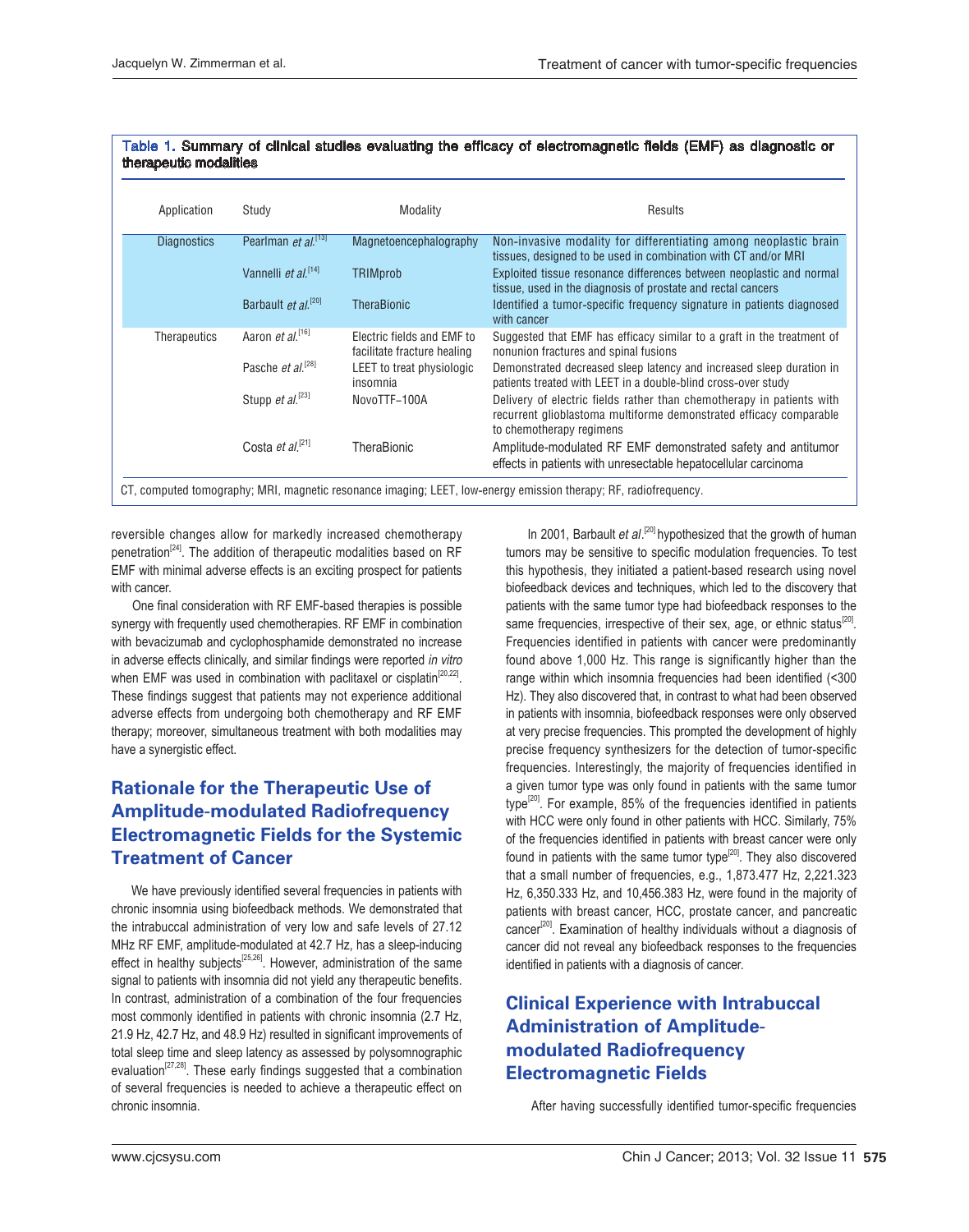in 163 patients with cancer, Barbault et al.<sup>[20]</sup> offered compassionate treatment to 28 of these patients with advanced cancer and limited therapeutic options. Treatment was administered with a portable device built with the same high precision frequency synthesizer as that used for the identification of tumor-specific frequencies. They chose the 27.12 MHz carrier frequency, as it is universally approved for medical use. The 27.12 MHz signal was amplitude-modulated at the specifc frequencies identifed in patients diagnosed with cancer. The frequencies were emitted sequentially, each for 3 s from the lowest to the highest frequency, and the cycle was continuously repeated for 1 h. Treatment was administered 3 times a day, i.e., for a total of 3 h until disease progression or death. Intrabuccal administration of 27.12 MHz RF EMF with the TheraBionic device results in a whole body absorption of very low levels of EMF (Figure 2). The maximum specifc absorption rate of the applied RF averaged over any 10 g of tissue is estimated to be less than 2 W per  $kg^{[21]}$ .

 The results of this study, with a cutoff date of April 1, 2009, are published<sup>[20]</sup>. Briefly, 1 patient with biopsy-proven stage IV breast cancer metastasized to the left femur and right adrenal gland had a complete response lasting 11 months. One patient with biopsyproven stage IV breast cancer metastasized to the liver and skeleton had a partial response lasting 13.5 months. Additionally, 5 patients had stable disease for +34.1 months (thyroid cancer with biopsyproven lung metastases), 6.0 months (mesothelioma metastasized to the abdomen), 5.1 months (non-small cell lung cancer), and 4.1 months (pancreatic cancer with biopsy-proven liver metastases). Two patients were still undergoing treatment as of April 1, 2009. One patient with ovarian cancer refractory to cisplatin and taxanes underwent treatment for 2 additional years for a total of 73 months. She had disease progression and died 78 months after enrolling in the study. The patient with stage IV thyroid cancer metastasized to the lungs remains on treatment as October 1, 2013 (Figure 3), and has received continuous treatment for a total of 86 months.

 The excellent tolerability and the promising clinical results from the feasibility study prompted the design of an investigator-initiated phase I/II study in 41 patients with advanced HCC and Child Pugh A or B disease. The results of the study, with a cutoff date of June 9, 2011, are published<sup>[21]</sup>. Briefly, an antitumor effect was documented in 20 (48.8%) patients. Objective responses and/or long-term survival were observed in 8 (19.5%) patients. Alpha-fetoprotein levels decreased by 20% or more in 4 (9.8%) patients following initiation of therapy. Durable responses were observed in several patients with evidence of disease progression at the time of enrollment. In particular, one 76-year-old patient with HCC metastasized to the lungs and evidence of disease progression at the time of enrollment in July 2006 had a near complete response, which lasted more than 5 years (Figure 4). The results from this study suggest a degree of efficacy either superior or comparable to that of sorafenib (Nexavar<sup>®</sup>). Indeed, in a similar study of 137 patients with either Child Pugh A or B disease, the response rate achieved with sorafenib was 2.2% vs. 9.8% with TheraBionic<sup>[21,29]</sup>. Additionally, all patients treated with sorafenib had evidence of disease progression at 15 months, whereas 4 (9.8%) patients treated with TheraBionic had no evidence of disease progression at the same time  $point^{[21,29]}$ . These promising results provide a strong rationale to initiate a randomized study determining the impact of TheraBionic on overall survival and time to symptomatic



![](_page_3_Figure_7.jpeg)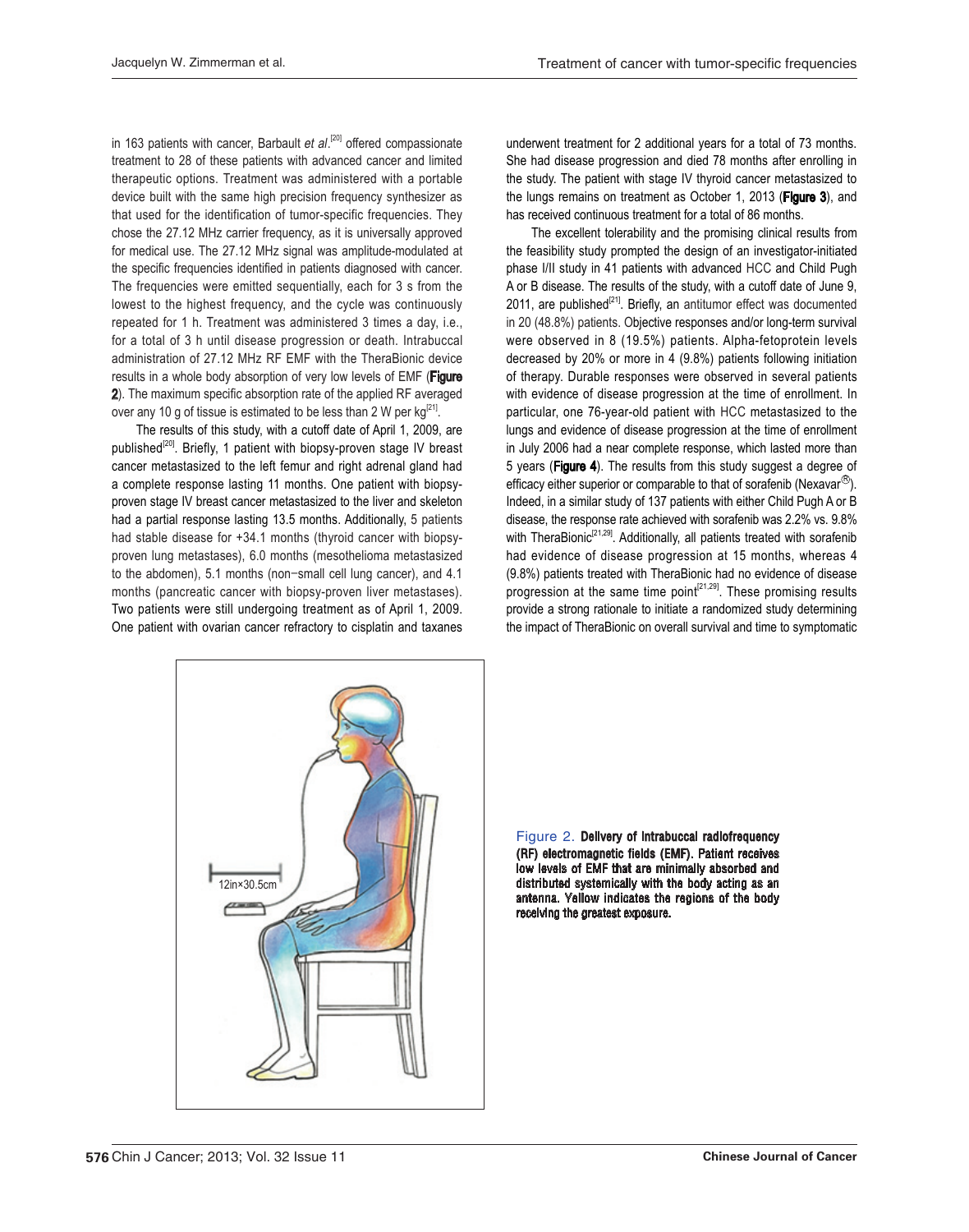![](_page_4_Figure_2.jpeg)

Figure 3. Long-term follow-up in a patient with recurrent, biopsy-proven thyroid carcinoma. This 67-year-old man had metastasis to the lungs. As of October 1, 2013, the patient continues to undergo treatment, 86 months after treatment initiation. CT scan images through the metastatic lesion in the right hilum demonstrate minimal changes over time.

![](_page_4_Picture_4.jpeg)

Figure 4. Long-term partial response in a patient with biopsy-confirmed hepatocellular carcinoma. Shown here are images from a 76-year-old woman with hepatitis C and Child Pugh A5, Barcelona Clinic Liver Center Stage 3 (BCLC C) disease, with bilateral lung metastases and evidence of progressive disease between May 3, 2006 and July 26, 2006 while enrolled in the Sorafenib Hepatocellular Carcinoma Assessment Randomized Protocol (SHARP) sorafenib registration study<sup>[50]</sup>. Treatment with amplitude-modulated EMF began on August 9, 2006. The hypervascularity of the focal hepatic lesions (arrows in first two rows) became hypoenhanced on arterial phase (August 20, 2008); thus, portal venous phase images are shown on subsequent scans. The intrahepatic lesion size is stable regardless of enhancement pattern. The lesion in the left lung base resolved (4th row), while the right lung base lesion remained stable (3rd row) over the duration of treatment. The patient was treated for 5 years and 2 months prior to expiring of causes unrelated to her malignancy.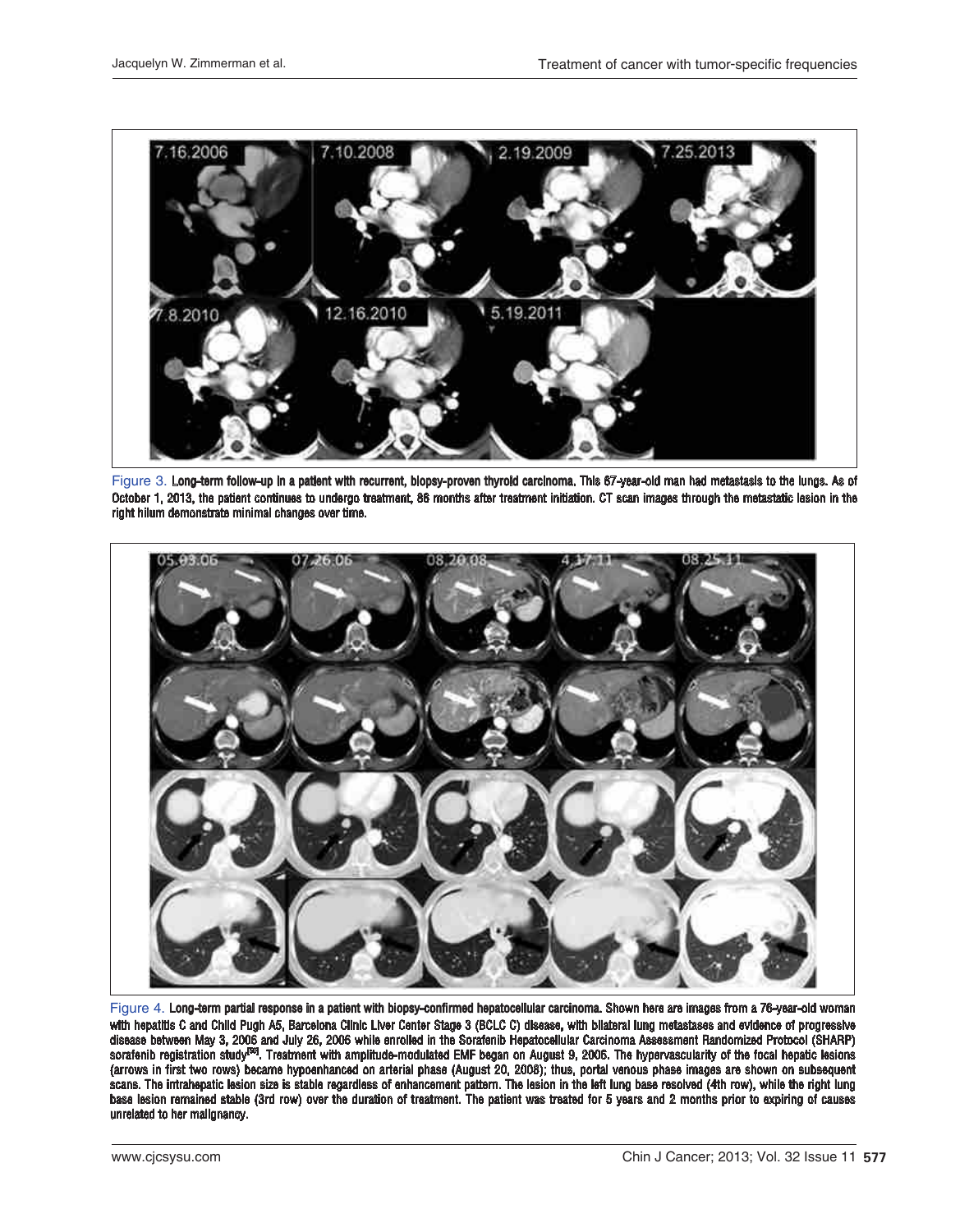progression in patients with advanced HCC who have failed or do not tolerate sorafenib. Additional studies are planned in breast cancer, pancreatic cancer, ovarian cancer, and prostate cancer.

 Only minor adverse effects were observed in these two studies. Four of the 69 (5.8%) patients enrolled in these two studies had grade 1 somnolence after treatment and 1 had grade 1 mucositis (1.4%). There were no grade 2, 3, or 4 toxicities in any patient, even among very long-term users. No changes in complete blood count, kidney function, or hepatic function were observed in any patient.

 Clinical improvement has been observed within a few weeks of treatment initiation. Two patients with painful breast cancer bone metastases experienced signifcant symptomatic improvement within 2 weeks<sup>[20]</sup>. Similarly, among 11 patients with advanced HCC and pain prior to treatment initiation, 5 reported complete disappearance and 2 reported signifcant alleviation of pain within a few weeks of treatment initiation $[21]$ .

 As reported previously, the discovery of tumor-specific frequencies consists in the measurement of several parameters including variations in pulse amplitude<sup>[20]</sup>. This consistent but unexplained phenomenon was coined biofeedback response. To further investigate the relationship between biofeedback response and a specific diagnosis of cancer, Costa has designed a clinical study in which healthy individuals as well as patients with chronic hepatitis B, HCC, or breast cancer are exposed to randomly chosen frequencies, HCC-specific frequencies, and breast cancer-specific frequencies (clinicaltrial.org # NCT01686412). The goal of this study is to determine the sensitivity, specificity, and the pattern of biofeedback response in those four distinct groups of patients.

# Mechanism of Action

 A large body of research reports a wide range of biological effects following exposure to RF EMF. The findings from these studies can be broadly grouped into categories: cellular function and metabolism; dysregulation and risk for malignancy; intercellular and systemic effects; cell morphology and differentiation; enzyme effects; pharmacologic effects (Figure 5). Overall, studies have focused on possible negative impacts of EMF exposure, ranging from DNA damage to a possible role as a cancer promoter. Previously, little emphasis has been placed on the possible positive impacts of controlled exposure to EMF; however, this paradigm has begun to shift.

Calcium  $(Ca^{2})$  is crucial for a number of cellular processes ranging from embryonic patterning to transcription factor activation and apoptosis. EMF modulation of  $Ca<sup>2+</sup>$  is especially appealing because investigators generally agree that the majority of the felds evaluated are not capable of causing direct effects on cellular structure or chromatin. Early studies illustrated enhanced  $Ca<sup>2+</sup>$  flux in the brains of cats under local anesthesia following exposure to sinusoidally amplitude-modulated RF EMF, providing rationale for numerous subsequent studies<sup>[30]</sup>. Study outcomes have been dependent on cell lines used, duration of EMF exposure, choice of EMF exposure levels, and whether exposure has been continuous or pulsed<sup>[31,32]</sup>. One model of  $Ca^{2+}$  efflux has described a "windowing" phenomenon, similar to that previously described in chick brains in which efflux reaches a maximum at discrete EMF windows $^{[33,34]}$ . Although the specifc fndings and subsequent hypotheses differ, the

![](_page_5_Figure_9.jpeg)

Figure 5. Reported biological effects of RF EMF exposure.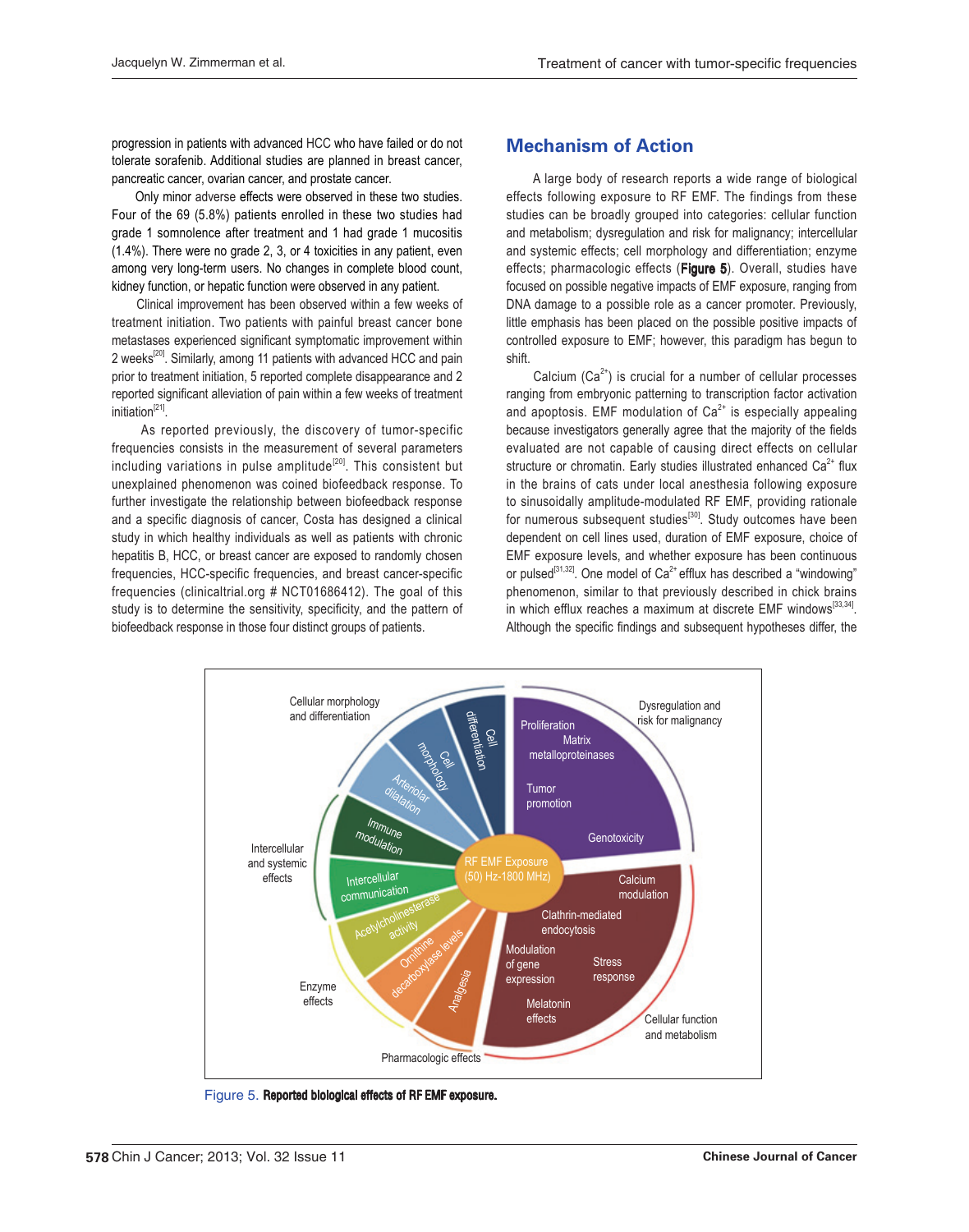literature strongly suggests that exposure levels to EMF can impact  $Ca<sup>2+</sup>$  flux; however, the biological significance of these fluctuations remains unclear and the demodulation mechanism leading to changes in Ca<sup>2+</sup> flux has not yet been elucidated<sup>[32]</sup>.

 Several studies have reported EMF-mediated induction of cellular stress responses through the activation of heat shock proteins (HSPs)[35]. These findings support the theory that EMF activates a common pathway mediated by HSP70, and more specifically, that EMF may interact with specifc DNA sequences in genes' promoter regions<sup>[36]</sup>.

 Cells use a dynamic set of redox reactions to maintain cellular homeostasis and minimize damage from oxidative processes. EMFinduced effects on cellular response to reactive oxygen species (ROS) may depend on the antioxidant state of the cells at the time of exposure<sup>[37]</sup>. Further, in vivo evidence suggests that intensity and duration of exposure may affect cellular oxidative response in a dosedependent manner<sup>[38]</sup>.

These data suggest an oxidative stress response following some RF EMF exposure programs and led to the hypothesis that longterm exposure to EMF would cause chronic elevation of ROS and subsequent decrease in melatonin, leading to an increased risk for DNA damage and malignancy<sup>[39]</sup>. However, there have not been indications of increased transformation following EMF exposure alone or in combination with other stress factors, suggesting that EMF did not work in synergy with other stress factors to transform the cells<sup>[40]</sup>.

 Studies evaluating the impact of RF EMF on gene expression have been inconclusive. Although some studies have reported no changes in gene expression, others have identifed decreased levels of pro-inflammatory chemokines<sup>[41,42]</sup>. Modulation of gene expression was also reported in a tissue- and tumor-specific manner in cells exposed to RF EMF amplitude-modulated at specific frequencies<sup>[43]</sup>. Of note, negative studies used microarray technology or evaluated specific genes.

 Melatonin maintains the natural circadian rhythms of the body, participates in the oxidative stress response, and has reported antitumor effects by mechanisms such as cell cycle inhibition, apoptosis induction, and metastasis prevention, especially in hormone-dependent malignancies<sup>[44]</sup>. Melatonin modulation following EMF exposure was also reported in  $vivo^{[45]}$ . Because melatonin is thought to play a role in the prevention of metastasis, the effect of EMF on cell invasion was evaluated in breast cancer cell lines, demonstrating no change in invasion potential<sup>[46]</sup>. Although studies suggest an association between melatonin levels and RF EMF exposure, there is discordance regarding the impact on melatonin levels as well as the mechanism of melatonin and RF EMF interaction.

 Studies examining DNA damage following RF EMF exposure have been inconclusive. While some studies cited double-strand breaks, evidence of chromosomal damage, and micronuclei formation, others reported no evidence of chromosomal damage or genotoxicity<sup>[47,48]</sup>. Although disparate, the literature has demonstrated that low-energy EMF does not cause predictable effects on DNA.

 To begin to understand the molecular mechanism that accounts for the clinical responses observed in patients treated with the TheraBionic device, we designed and built systems to expose cell lines to the same RF signal as the one used for patient treatment<sup>[43]</sup>.

We conducted cell proliferation assays of HCC (HepG2 and Huh7) and breast cancer (MCF-7) cell lines, which were exposed to HCC-specific, breast cancer-specific, or randomly selected modulation frequencies. Exposure conditions replicated the regimen administered to patients, i.e., 3 h per day for 7 days in a row. While randomly selected modulation frequencies did not affect proliferation of any cancer cell lines, HCC-specific modulation frequencies effectively inhibited the growth of both HCC cell lines. Similarly, breast cancer-specific modulation frequencies effectively inhibited the growth of the breast cancer cell line. However, the growth of the HCC cell lines was not inhibited by breast cancer-specific modulation frequencies, nor was the growth of the breast cancer cell line inhibited by HCC-specific modulation frequencies. Additionally, the growth of immortalized normal hepatocytes (THLE-2) and breast cells (MCF-10A) was unaffected by tumor-specific modulation frequencies. These experiments provided the first in vitro evidence that the anti-proliferative effect of the TheraBionic device is mediated by a combination of precisely defined, tumor-specific modulation frequencies. Indeed, more than 50% of the HCC-specific, breast cancer-specific, and randomly selected modulation frequencies differed by less than 1%. Furthermore, 7 of the HCC-specific and breast cancer-specific frequencies were identical<sup>[43]</sup>. Next, we sought to determine the dose response effect of exposure to tumor-specifc modulation frequencies. While 3 h or 6 h of daily exposure for 1 week resulted in significant cancer cell growth inhibition, 1 h of daily exposure for 1 week or 3 h of daily exposure for 3 days did not inhibit cancer cell growth.

 Having identifed a reproducible growth inhibitory effect of tumorspecifc frequencies in several cancer cell lines, we used RNA-seq technology to comprehensively examine the gene expression profle of HepG2 cells exposed to HCC-specific vs. randomly selected modulation frequencies. We observed changes in expression in a small number of genes. Two of them, proteolipid protein 2 (PLP2) and chemokine (c motif) ligand 2 (XCL2), appeared to be down-regulated with an absolute fold change greater than 1.8 in HepG2 cells exposed to HCC-specific modulation frequencies. Using quantitative polymerase chain reaction (qPCR), we validated the down-regulation of these 2 genes not only in HepG2 cells but also in Huh7 cells.

 Some studies in glioblastoma and melanoma cell lines have demonstrated proliferative inhibition and mitotic spindle disruption following exposure to alternating electric fields $[43,49]$ . We therefore investigated whether tumor-specifc modulation frequencies affected the mitotic spindle. We found that more than 60% of HepG2 cells exposed to HCC-specific modulation frequencies had pronounced disruption of the mitotic spindle while none of the unexposed cells displayed the same phenotype.

### **Conclusions**

 In summary, our clinical results provide strong evidence that the intrabuccal administration of RF EMF amplitude-modulated at tumorspecifc frequencies is safe and well-tolerated and may lead to long lasting therapeutic responses in patients with advanced cancer. Our in vitro experiments demonstrate that cancer cell proliferation can be targeted using tumor-specifc modulation frequencies, which were identified in patients diagnosed with cancer. Tumor-specific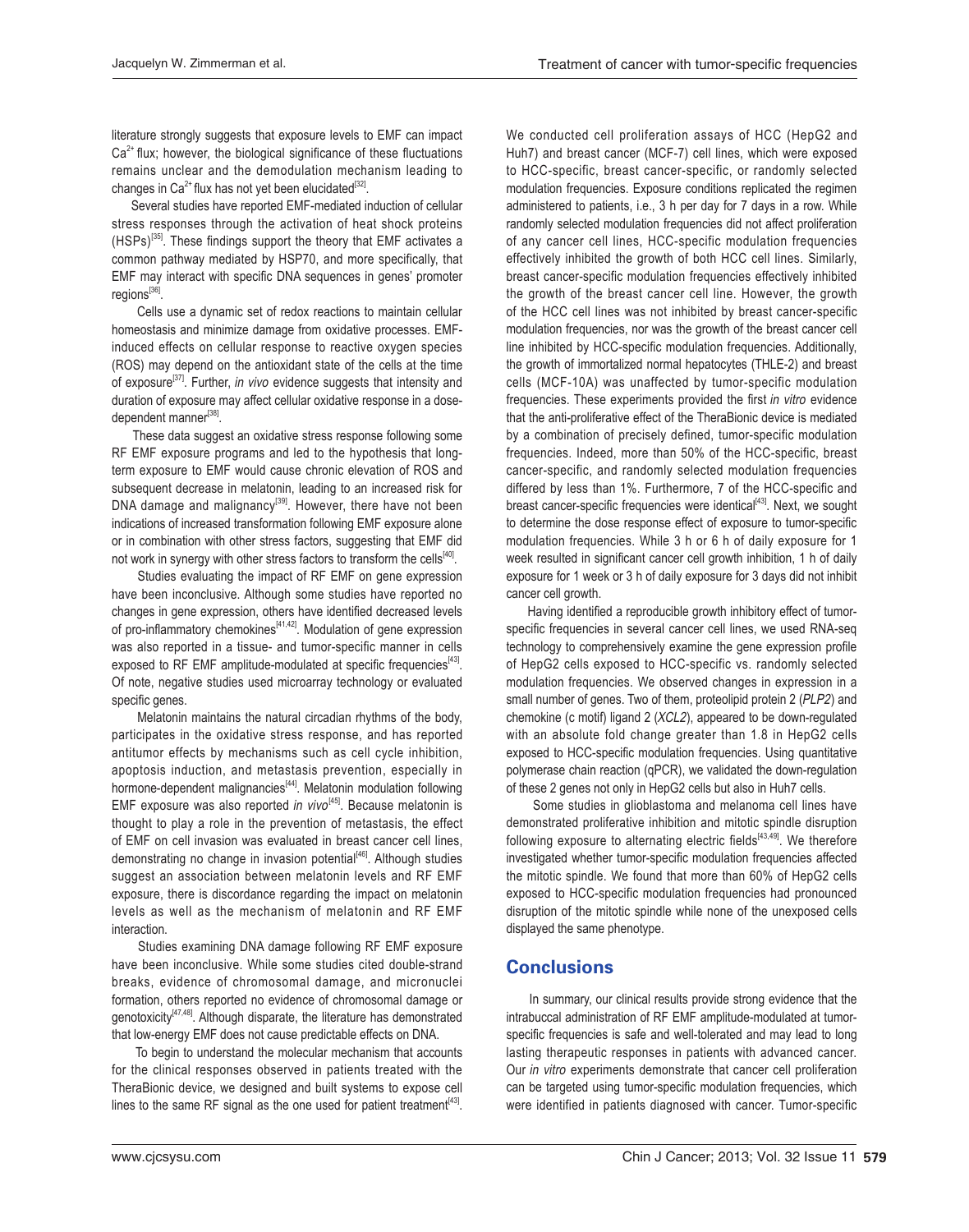modulation frequencies block the growth of cancer cells, modify gene expression, and disrupt the mitotic spindle (Figure 6). Studies are underway to dissect the biophysical mechanism leading cancer cells to respond to specific modulation frequencies identified in patients with a corresponding diagnosis of cancer but not to randomly selected or tumor-specific frequencies identified in other tumor types. Elucidation of this mechanism of action is likely to unveil novel pathways and targets.

![](_page_7_Figure_4.jpeg)

Figure 6. Cancer-specific treatment and responses. Theoretical flowchart representing the published biological responses to amplitude-modulated RF EMF therapy that may in part explain the antitumor effect.

## Conflict of interest

 Boris Pasche and Alexandre Barbault have filed applications for patent protection and hold patents related to electromagnetic fields amplitude-modulated at tumor-specific frequencies as they

### **References**

- [1] Oersted H. Experiments on the effect of a current of electricity on the magnetic needle. Annals of Philosophy, 1820,16:273-276.
- [2] Dibner B. Oersted and the discovery of electromagnetism.  $2^{nd}$  ed. Dover Publications Inc, 1962.
- [3] Elliot RS. Electromagnetics: history, theory, and applications. New York: IEEE, 1993:256.
- [4] Lorentz HA. Versuch einer Theorie der electrischen und optischen Erscheinungen in bewegten Körpern. Leiden: Brill, 1895.
- [5] Electromagnetic Therapy. American Cancer Society, 2007. Accessable at: http://www.cancer.org/treatment/treatmentsandsideeffects/complementaryandalternativemedicine/manualhealingandphysicaltouch/electromagnetic-therapy.
- [6] McCoy B. Quack. Tales of medical fraud. From the museum of questionable medical devices. Santa Monica: Santa Monica Press, 2000: 71-94.
- [7] Raines K. Dr. Albert Abrams and the E.R.A. Accessable at: http:// www.seanet.com/~raines/abrams.html.
- [8] Cramp AJ. The elctronic reaction of abrams. Hygeia, 1924,2:658- 659.

relate to the diagnosis and treatment of cancer. They hold stocks in TheraBionic.

Received: 2013-10-08; accepted: 2013-10-08.

- [9] Adam M, Givelet A. La vie et les ondes: L'oeuvre de georges lakovsky. Paris: E. Chiron, 1936. [in French]
- [10] Farrell K. Hyperthermia for malignant disease—a history of medicine note—the work of Georges Lakhovsky. Adv Exp Med Biol, 1982, 157:9-10.
- [11] Rife R. A microscope lamp. US Patent 1,727,618 Sept 10,1929.
- [12] Anonymous. Questionable methods of cancer management: electronic devices. CA Cancer J Clin, 1994,44:115-127.
- [13] Pearlman M, Frye R, Butler I, et al. Patterns of electromagnetic activity recorded from neoplastic tissue. J Neurooncol, 2011, 105:445-449.
- [14] Vannelli A, Battaglia L, Poiasina E, et al. Diagnosis of rectal cancer by tissue resonance interaction method. BMC gastroenterol, 2010,10:45.
- [15] Trock DH, Bollet AJ, Markoll R. The effect of pulsed electromagnetic fields in the treatment of osteoarthritis of the knee and cervical spine. Report of randomized, double blind, placebo controlled trials. J Rheumatol, 1994,21:1903-1911.
- [16] Aaron RK, Ciombor DM, Simon BJ. Treatment of nonunions